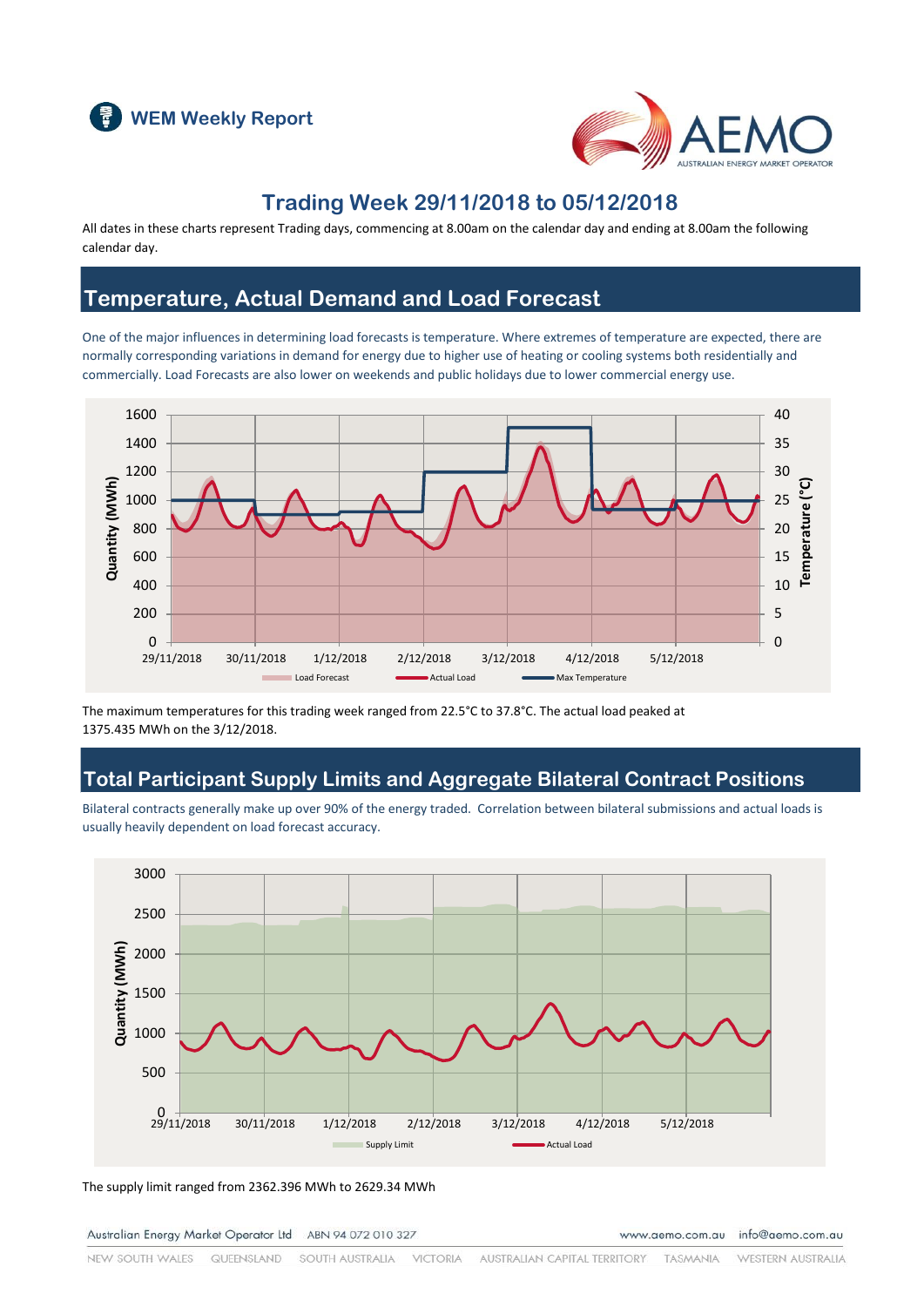## **Net Balancing Market Trades**

Bilateral contracts and STEM trading are generally based on the forecast energy requirements of Participants. When the forecast requirements are higher or lower than the actual requirements for a day, this Market energy must be bought and sold in the balancing mechanism. This graph shows the estimated net balancing trades.



The majority of the balancing activity this week occurred within Balancing Demand. The maximum balancing demand for the week reached 291.3525 MWh on the 4/12/2018. The maximum balancing supply for the week reached -135.804 MWh on the 1/12/2012.

# **Total Traded Energy**

This chart represents a comparison between the total net energy that is traded in Bilateral Contracts, the STEM and the balancing mechanism. Balancing Supply represents cases in which the total contract position is greater than the demand and customers must supply energy back to balancing. Balancing Demand represents cases in which the total contract position is less than the demand and customers must purchase energy from balancing.



Total balancing supply equalled -6482.026 MWh whereas total balancing demand equalled 18984.293 MWh. The Total STEM Traded quantity was 14994.217 MWh, with the STEM Clearing Quantity ranging between 5.821 MWh and 173.764 MWh.